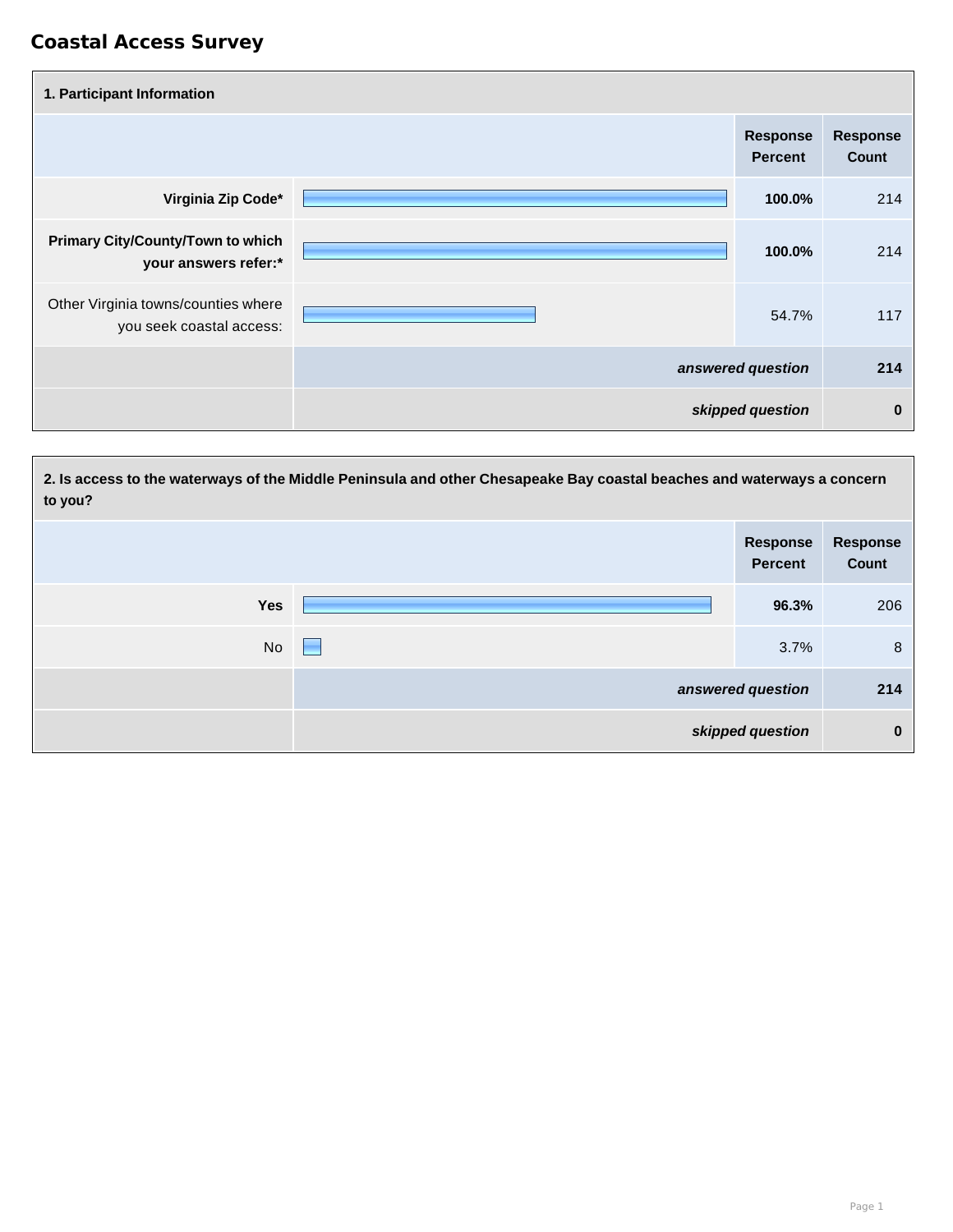| 3. Please indicate which category(ies) best describes you (check all that apply) |                   |                                   |                                 |
|----------------------------------------------------------------------------------|-------------------|-----------------------------------|---------------------------------|
|                                                                                  |                   | <b>Response</b><br><b>Percent</b> | <b>Response</b><br><b>Count</b> |
| Private or recreational boater                                                   |                   | 78.8%                             | 160                             |
| Private or recreational angler                                                   |                   | 68.5%                             | 139                             |
| Other private or recreational user                                               |                   | 29.1%                             | 59                              |
| Tour business or charter operation<br>owner/employee                             |                   | 3.0%                              | 6                               |
| Other water-dependent business<br>owner/employee                                 |                   | 8.4%                              | 17                              |
| Waterfront land owner                                                            |                   | 36.5%                             | 74                              |
| \$0-\$50,000 Household income                                                    |                   | 12.3%                             | 25                              |
| \$50,001-\$75,000 Household<br>Income                                            |                   | 24.1%                             | 49                              |
| \$75,000 + Household income                                                      |                   | 51.2%                             | 104                             |
|                                                                                  | answered question |                                   | 203                             |
|                                                                                  |                   | skipped question                  | 11                              |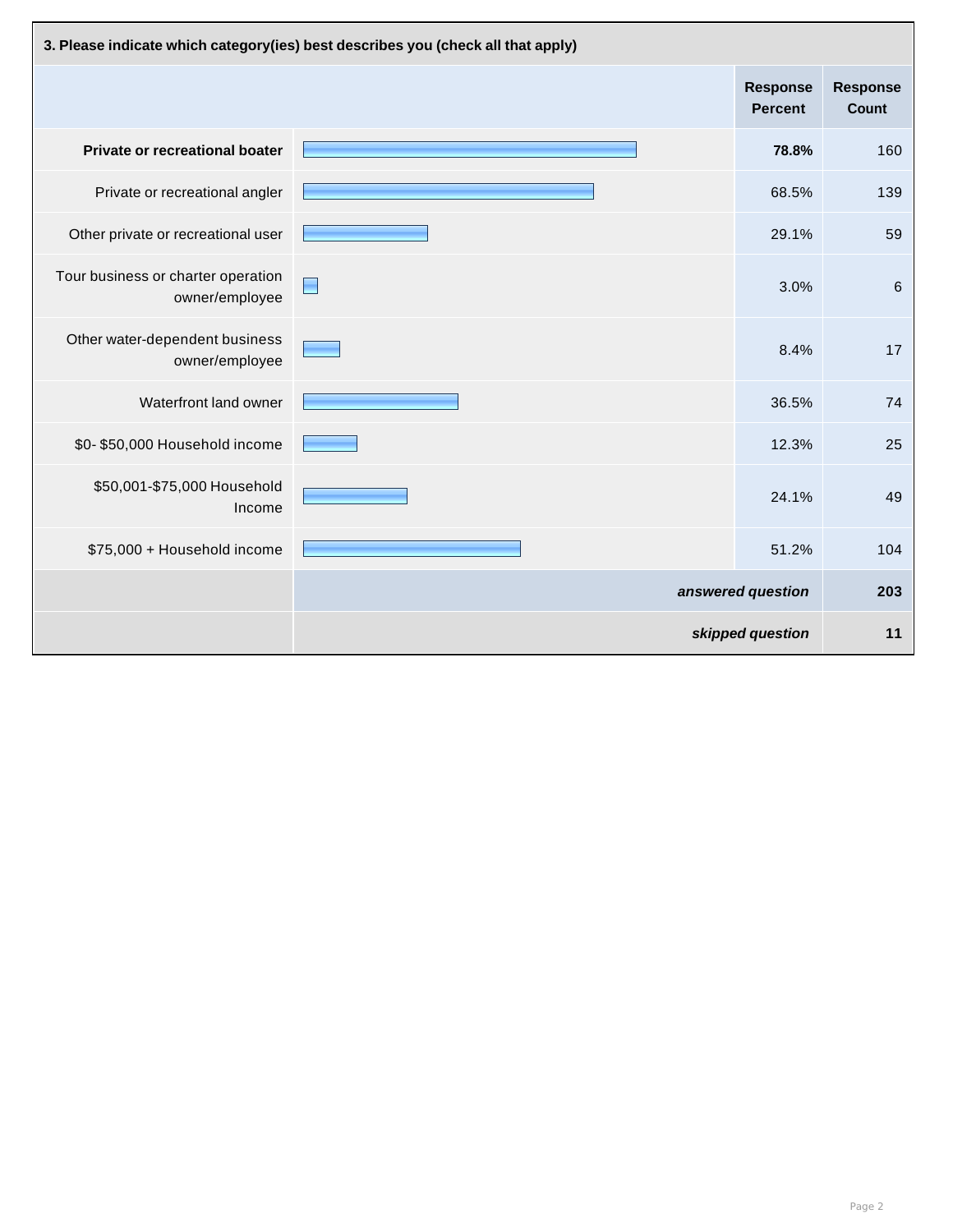| 4. What do you see as the biggest threat to access to the waterways of the Middle Peninsula and the Chesapeake Bay by the<br>public? (check all that apply) |  |                                   |                          |
|-------------------------------------------------------------------------------------------------------------------------------------------------------------|--|-----------------------------------|--------------------------|
|                                                                                                                                                             |  | <b>Response</b><br><b>Percent</b> | <b>Response</b><br>Count |
| Sea level rise (meaning that<br>beaches and access points will<br>become submerged under water)                                                             |  | 14.3%                             | 29                       |
| Loss or conversion of existing<br>access sites to private ownership                                                                                         |  | 58.1%                             | 118                      |
| Coastal destruction due to storms<br>and other hazards                                                                                                      |  | 26.6%                             | 54                       |
| Overall lack of public water access<br>sites                                                                                                                |  | 79.3%                             | 161                      |
| Other (please specify)                                                                                                                                      |  | 22.2%                             | 45                       |
|                                                                                                                                                             |  | answered question                 | 203                      |
|                                                                                                                                                             |  | skipped question                  | 11                       |

**5. How do you primarily use the waterways or shorelines of the Middle Peninsula and the Chesapeake Bay? (check all that apply) Response Percent Response Count Fishing 76.1%** 153 Boating <u>1988 - 150 March 2008</u> 150 March 2016 150 March 2016 150 March 2016 150 March 2016 150 March 2016 150 Swimming 2012 and 2013 and 2014 and 2014 and 2014 and 2014 and 2014 and 2014 and 2014 and 2014 and 2014 and 20<br>Contract the Contract of the Contract of the Contract of the Contract of the Contract of the Contract of the Co Sun-bathing **E** and the state of the state of the state of the state of the state of the state of the state of the state of the state of the state of the state of the state of the state of the state of the state of the sta Hunting 10.4% 21 Walking 34.3% 69 Canoe/kayak **1999 - Andrew Marshall (1999)** 1999 - Andrew Marshall (1999) 1995 - Andrew Marshall (1999) 1995 - Andrew Marshall (1999) 1996 - Andrew Marshall (1999) 1996 - Andrew Marshall (1999) 1996 - Andrew Marshall (1999  $S$ ailing  $\sim$  53 Birding 13.9% 28 **28 13.9% 28 13.9% 28 13.9%** Public Fishing Pier **16.9%** 34 Other (please specify) **28** and the contract of the contract of the contract of the contract of the contract of the contract of the contract of the contract of the contract of the contract of the contract of the contract o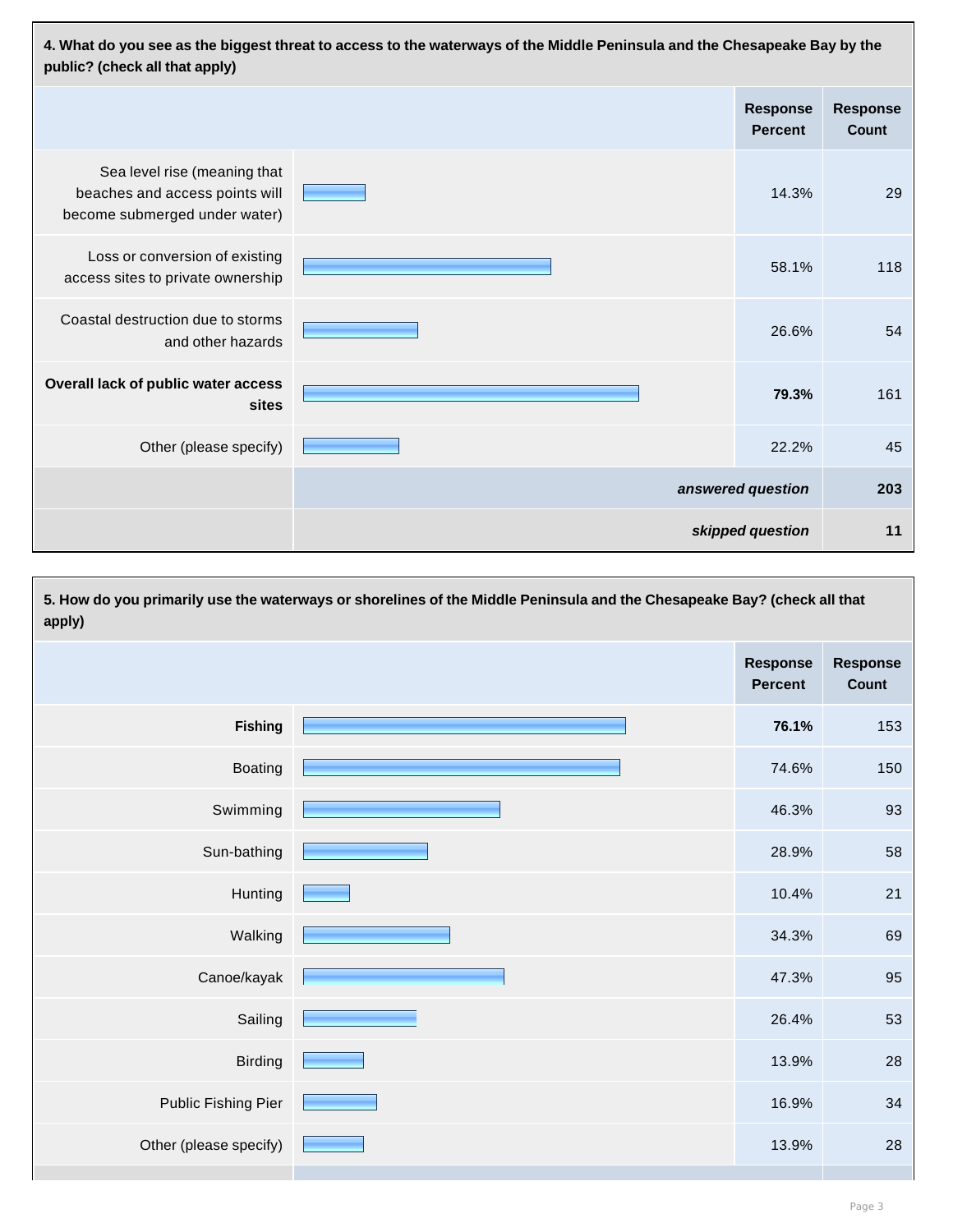| 201<br>answered question |
|--------------------------|
| skipped question<br>13   |

| 6. What specific conditions(s) are you most concerned about? (check all that apply) |  |                                   |                                 |
|-------------------------------------------------------------------------------------|--|-----------------------------------|---------------------------------|
|                                                                                     |  | <b>Response</b><br><b>Percent</b> | <b>Response</b><br><b>Count</b> |
| Lack of boat ramps                                                                  |  | 74.1%                             | 149                             |
| Lack of beach access                                                                |  | 70.1%                             | 141                             |
| Lack of commercial fish houses                                                      |  | 11.4%                             | 23                              |
| Lack of charter boat activity                                                       |  | 5.5%                              | 11                              |
| Lack of safe swimming areas                                                         |  | 30.8%                             | 62                              |
| Lack of public municipal slips                                                      |  | 27.4%                             | 55                              |
| Lack of public fishing piers                                                        |  | 29.9%                             | 60                              |
| Lack of public or private boat slips<br>for transient (short-term) use              |  | 24.4%                             | 49                              |
| Other (please specify)                                                              |  | 14.9%                             | 30                              |
|                                                                                     |  | answered question                 | 201                             |
|                                                                                     |  | skipped question                  | 13                              |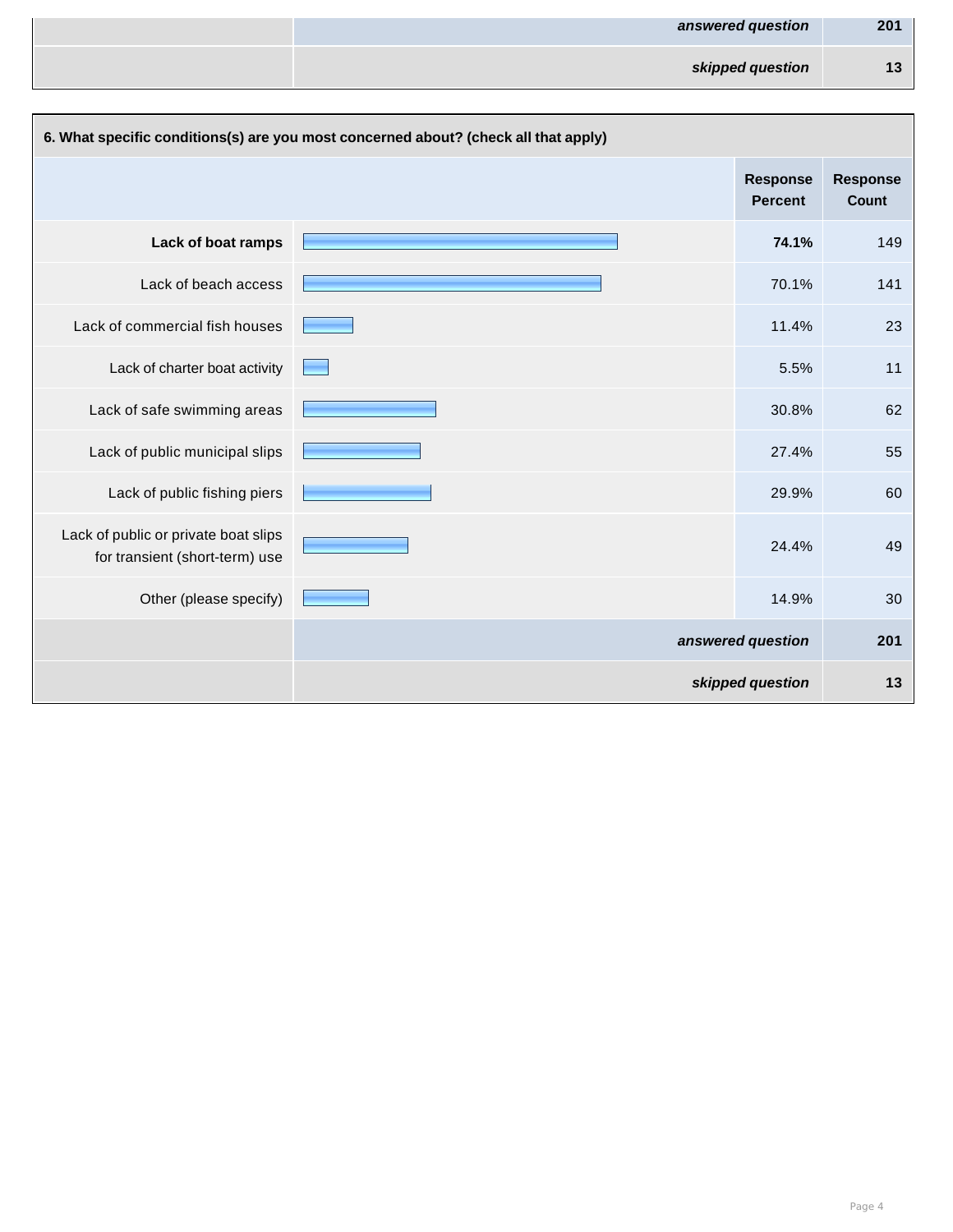**7. Public Boat Ramps Rank in order from 1 (biggest problem) to 6 (smallest problem). If you have no opinion, skip to the next question.**

|                                                               | <b>Response</b><br>Average | <b>Response</b><br><b>Total</b> | <b>Response</b><br><b>Count</b> |
|---------------------------------------------------------------|----------------------------|---------------------------------|---------------------------------|
| Ramps are closing or being<br>replaced for carry-on boats     | 4.11                       | 547                             | 133                             |
| Ramp sites lack adequate parking                              | 2.55                       | 411                             | 161                             |
| There is not enough local and/or<br>regional access           | 1.72                       | 287                             | 167                             |
| Local users have been replaced by<br>visitors                 | 4.32                       | 613                             | 142                             |
| Ramp conditions are deteriorating<br>and not being improved   | 2.83                       | 430                             | 152                             |
| The wait time at ramp is too long or<br>multiple ramps needed | 3.95                       | 557                             | 141                             |
|                                                               |                            | answered question               | 176                             |
|                                                               |                            | skipped question                | 38                              |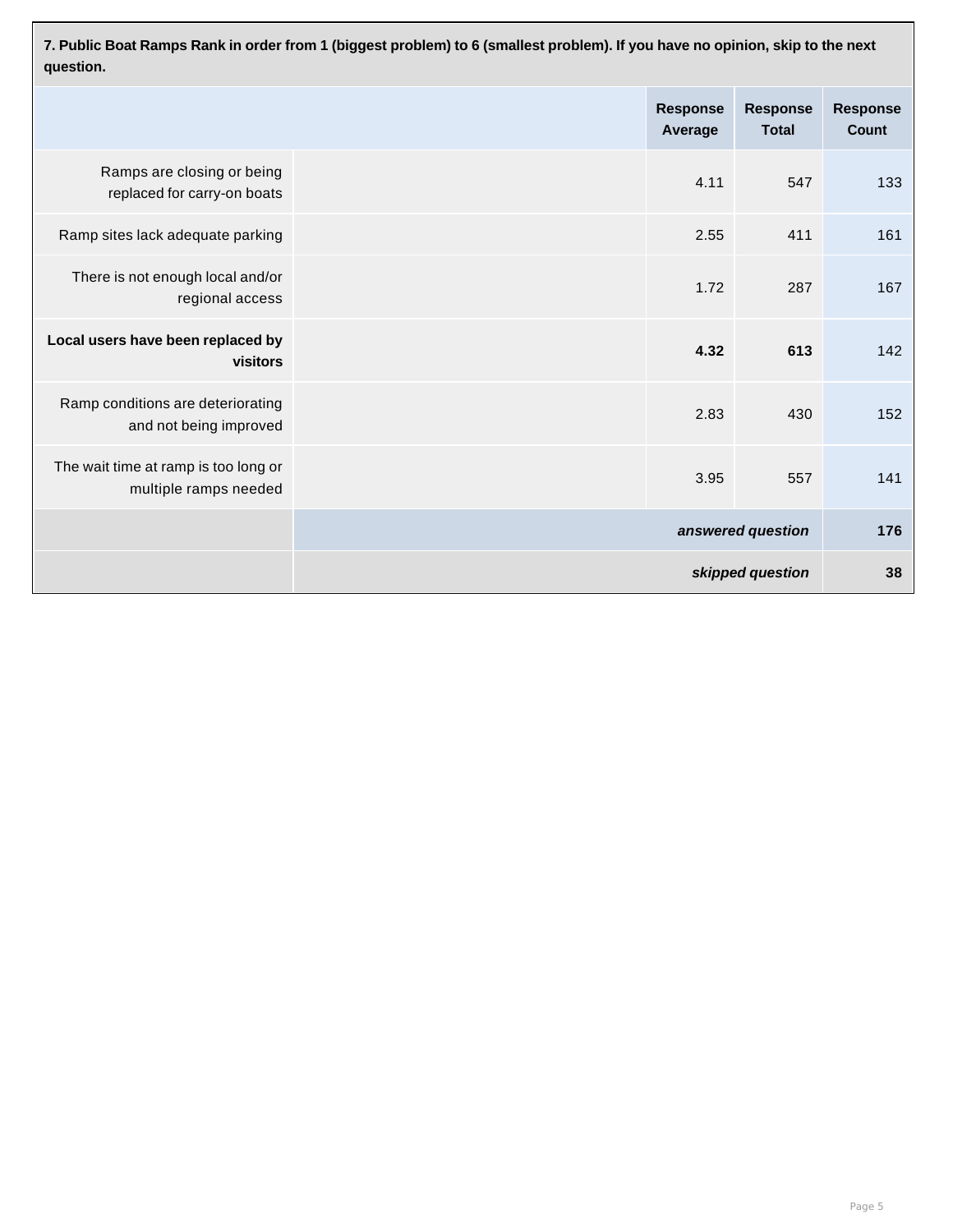**8. Public Beaches/Swimming Rank in order from 1 (biggest problem) to 5 (smallest problem). If you have no opinion, skip to the next question.**

|                                                                                                                                                          | <b>Response</b><br>Average | <b>Response</b><br><b>Total</b> | <b>Response</b><br><b>Count</b> |
|----------------------------------------------------------------------------------------------------------------------------------------------------------|----------------------------|---------------------------------|---------------------------------|
| Public access sites lack parking                                                                                                                         | 2.51                       | 392                             | 156                             |
| Parking is too expensive at<br>access sites                                                                                                              | 4.39                       | 580                             | 132                             |
| Traditional, historical (publicly<br>owned or privately available that<br>served as "public") access has been<br>replaced by private<br>homes/businesses | 2.56                       | 404                             | 158                             |
| There are not enough officially<br>marked beach access sites                                                                                             | 2.18                       | 351                             | 161                             |
| Lack of public facilities (rest rooms,<br>trash pickup, security etc)                                                                                    | 2.78                       | 445                             | 160                             |
|                                                                                                                                                          |                            | answered question               | 175                             |
|                                                                                                                                                          |                            | skipped question                | 39                              |

| 9. Public Fishing Piers and Fishing from Shore Rank in order from 1 (biggest problem) to 4 (smallest problem). If you have no<br>opinion, skip to the next question. |                   |                            |                                 |                                 |
|----------------------------------------------------------------------------------------------------------------------------------------------------------------------|-------------------|----------------------------|---------------------------------|---------------------------------|
|                                                                                                                                                                      |                   | <b>Response</b><br>Average | <b>Response</b><br><b>Total</b> | <b>Response</b><br><b>Count</b> |
| Have been destroyed in storms                                                                                                                                        |                   | 2.58                       | 279                             | 108                             |
| Have turned to private ownership or<br>private owners now forbid fishing<br>use                                                                                      |                   | 2.28                       | 255                             | 112                             |
| Have been removed for private<br>development                                                                                                                         |                   | 2.03                       | 217                             | 107                             |
| Was never available                                                                                                                                                  |                   | 2.28                       | 244                             | 107                             |
|                                                                                                                                                                      | answered question |                            | 133                             |                                 |
|                                                                                                                                                                      |                   |                            | skipped question                | 81                              |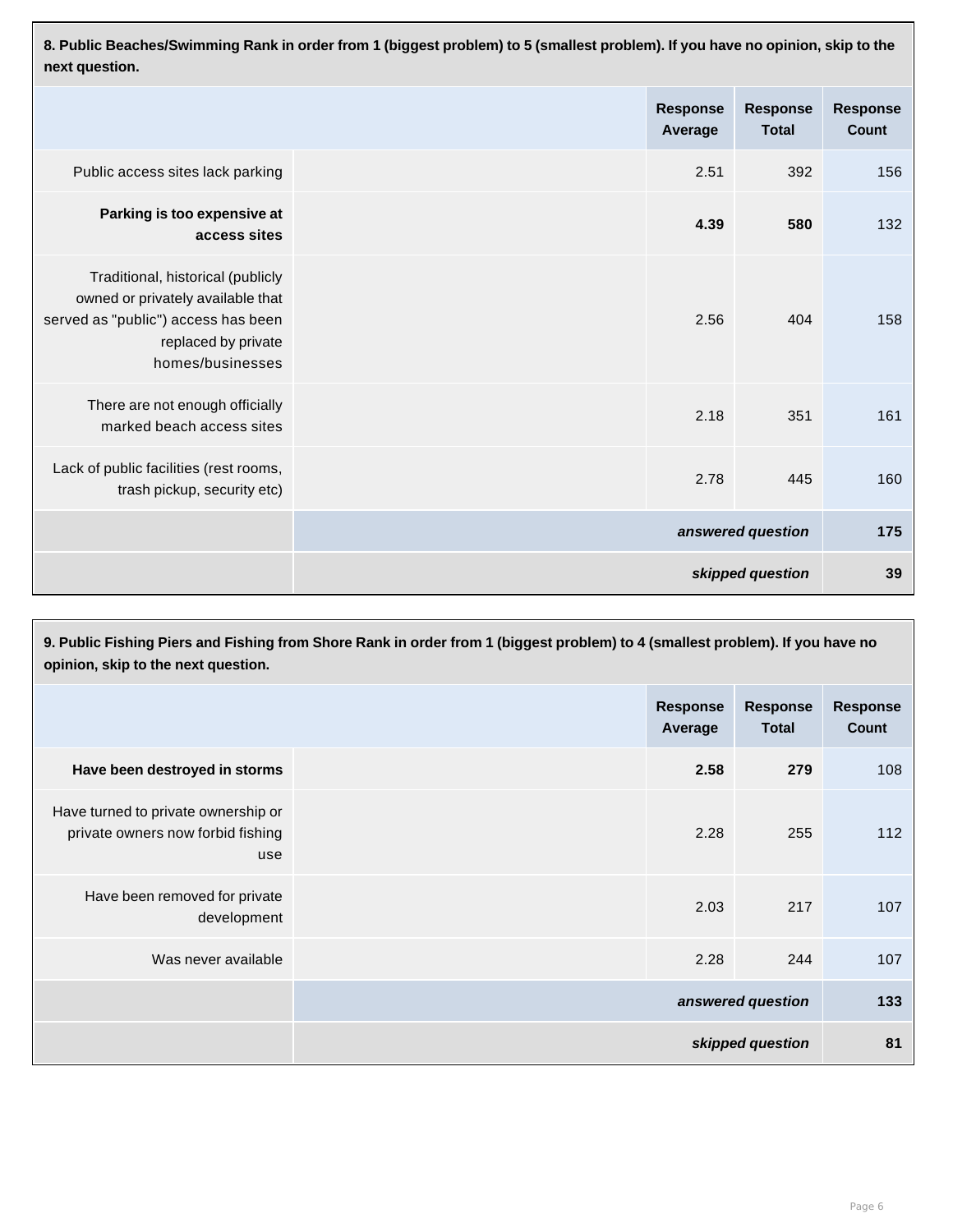| 10. Boat Slips Rank in order from 1 (biggest problem) to 4 (smallest problem). If you have no opinion, skip to the next question. |                   |                            |                                 |                                 |
|-----------------------------------------------------------------------------------------------------------------------------------|-------------------|----------------------------|---------------------------------|---------------------------------|
|                                                                                                                                   |                   | <b>Response</b><br>Average | <b>Response</b><br><b>Total</b> | <b>Response</b><br><b>Count</b> |
| Have been turned into private<br>condo-related slips                                                                              |                   | 2.25                       | 173                             | 77                              |
| Have been priced above market<br>value                                                                                            |                   | 1.88                       | 156                             | 83                              |
| Are being demolished                                                                                                              |                   | 2.84                       | 196                             | 69                              |
| Are not available                                                                                                                 |                   | 2.05                       | 170                             | 83                              |
|                                                                                                                                   | answered question |                            | 97                              |                                 |
|                                                                                                                                   |                   |                            | skipped question                | 117                             |

**11. Commercial Seafood Houses (Working Waterfront) Rank in order from 1 (biggest problem) to 3 (smallest problem). If you have no opinion, skip to the next question.**

|                                                                 | <b>Response</b><br>Average | <b>Response</b><br><b>Total</b> | <b>Response</b><br>Count |
|-----------------------------------------------------------------|----------------------------|---------------------------------|--------------------------|
| Are being replaced by private<br>development                    | 2.04                       | 204                             | 100                      |
| Property tax is too high for<br>watermen to retain the property | 1.89                       | 193                             | 102                      |
| Not enough catch for watermen to<br>make a living               | 1.70                       | 199                             | 117                      |
|                                                                 |                            | answered question               | 121                      |
|                                                                 |                            | skipped question                | 93                       |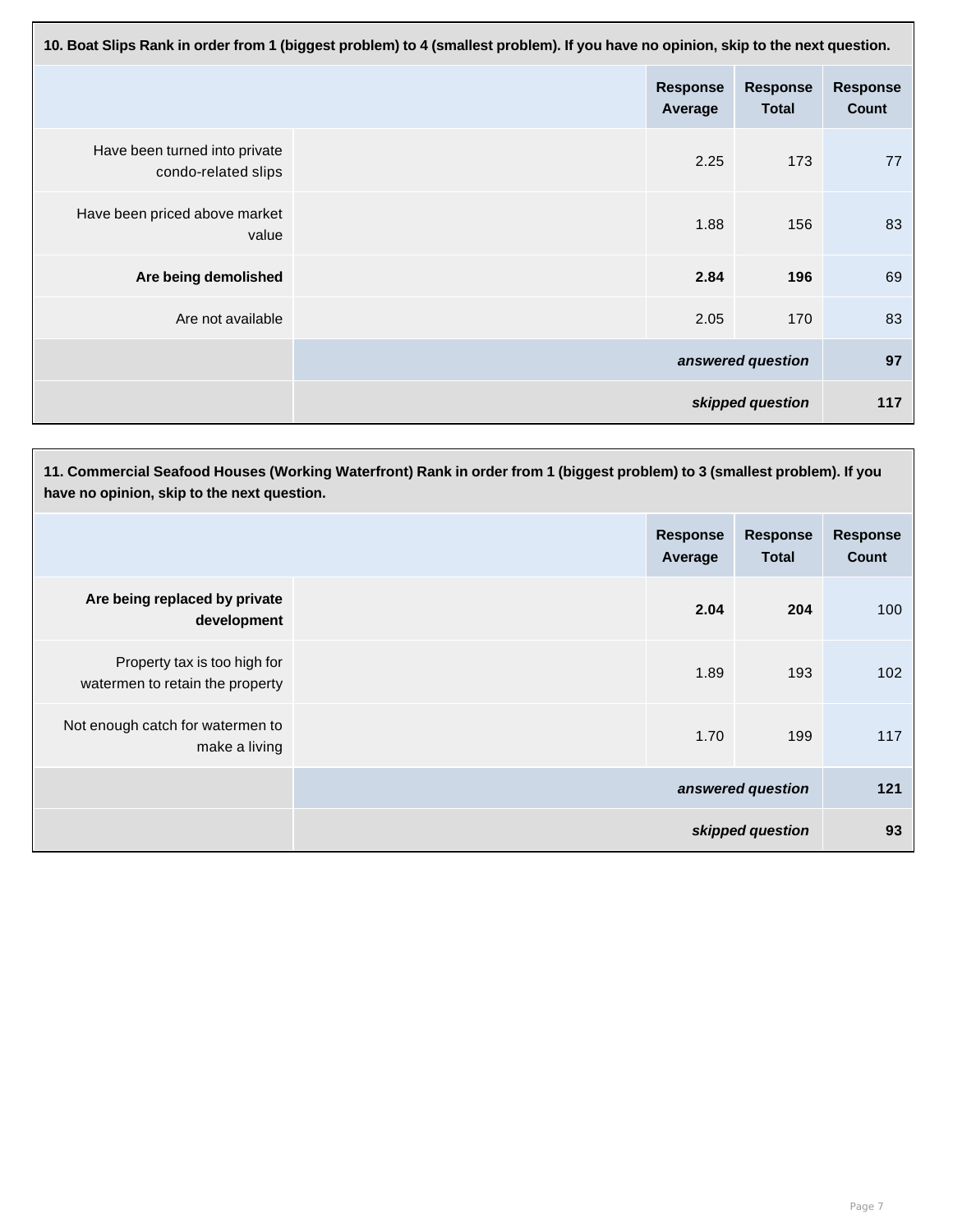| 12. What tools do you think your county or local government should investigate to protect public access to the waterways of<br>the Middle Peninsula and Chesapeake Bay? (Check all that apply.) |                   |                                   |                                 |
|-------------------------------------------------------------------------------------------------------------------------------------------------------------------------------------------------|-------------------|-----------------------------------|---------------------------------|
|                                                                                                                                                                                                 |                   | <b>Response</b><br><b>Percent</b> | <b>Response</b><br><b>Count</b> |
| Transfer of development rights<br>(protect key sites from development<br>or conversion)                                                                                                         |                   | 62.0%                             | 114                             |
| Public financing dedicated to<br>working waterfronts or public access                                                                                                                           |                   | 54.9%                             | 101                             |
| Fees or other taxation options (for<br>special projects like dredging, new<br>boat ramps, or land acquisition)                                                                                  |                   | 38.0%                             | 70                              |
| Zoning (to protect and manage land<br>and water uses)                                                                                                                                           |                   | 62.5%                             | 115                             |
| Encouraging private donations (land<br>and funding) for the protection of<br>public access                                                                                                      |                   | 53.8%                             | 99                              |
| Working with property owners to<br>save working waterfronts through<br>easements or other partnerships.                                                                                         |                   | 57.1%                             | 105                             |
| Developing laws and regulations<br>for the protection of public access                                                                                                                          |                   | 67.4%                             | 124                             |
| Don't know                                                                                                                                                                                      |                   | 3.8%                              | $\overline{7}$                  |
| Other (please specify)                                                                                                                                                                          |                   | 9.2%                              | 17                              |
|                                                                                                                                                                                                 | answered question |                                   | 184                             |
|                                                                                                                                                                                                 |                   | skipped question                  | 30                              |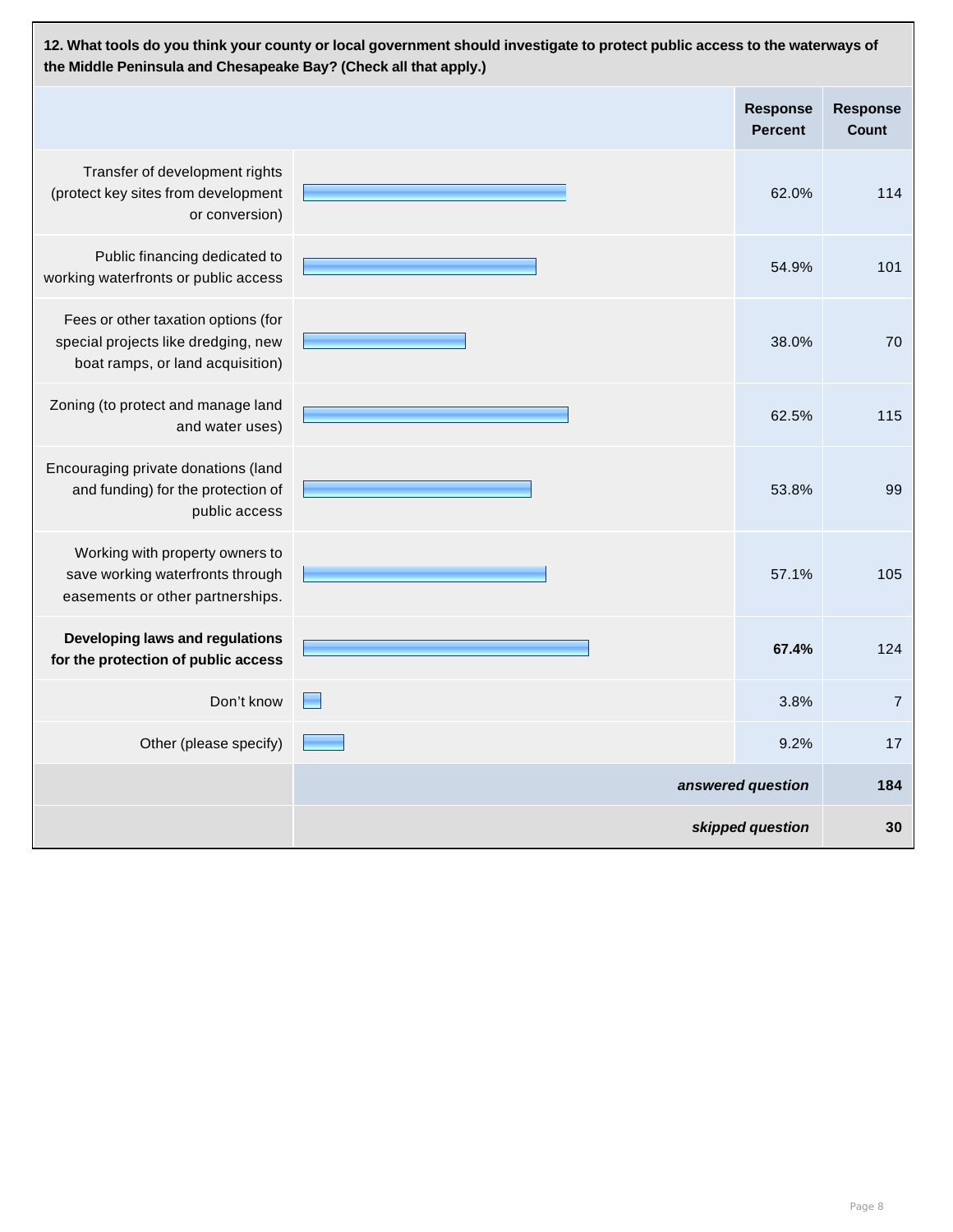| 13. Does your county or local government do any of the following? (Check all that apply.) |                   |                                   |                                 |
|-------------------------------------------------------------------------------------------|-------------------|-----------------------------------|---------------------------------|
|                                                                                           |                   | <b>Response</b><br><b>Percent</b> | <b>Response</b><br><b>Count</b> |
| Track public and private access<br>(maps and information available for<br>public use)     |                   | 27.7%                             | 51                              |
| Have information online dedicated to<br>public access issues                              |                   | 20.7%                             | 38                              |
| Educate the public on access<br>issues                                                    |                   | 12.5%                             | 23                              |
| Fund capital investments such as<br>public wharves                                        |                   | 26.1%                             | 48                              |
| Fund research on causes for<br>diminishing access                                         |                   | 3.8%                              | $\overline{7}$                  |
| Establish legislation for protecting<br>access                                            |                   | 4.9%                              | 9                               |
| Facilitate community planning that<br>addresses multiple uses of<br>waterways             |                   | 17.9%                             | 33                              |
| Don't know                                                                                |                   | 56.0%                             | 103                             |
|                                                                                           | answered question |                                   | 184                             |
|                                                                                           |                   | skipped question                  | 30                              |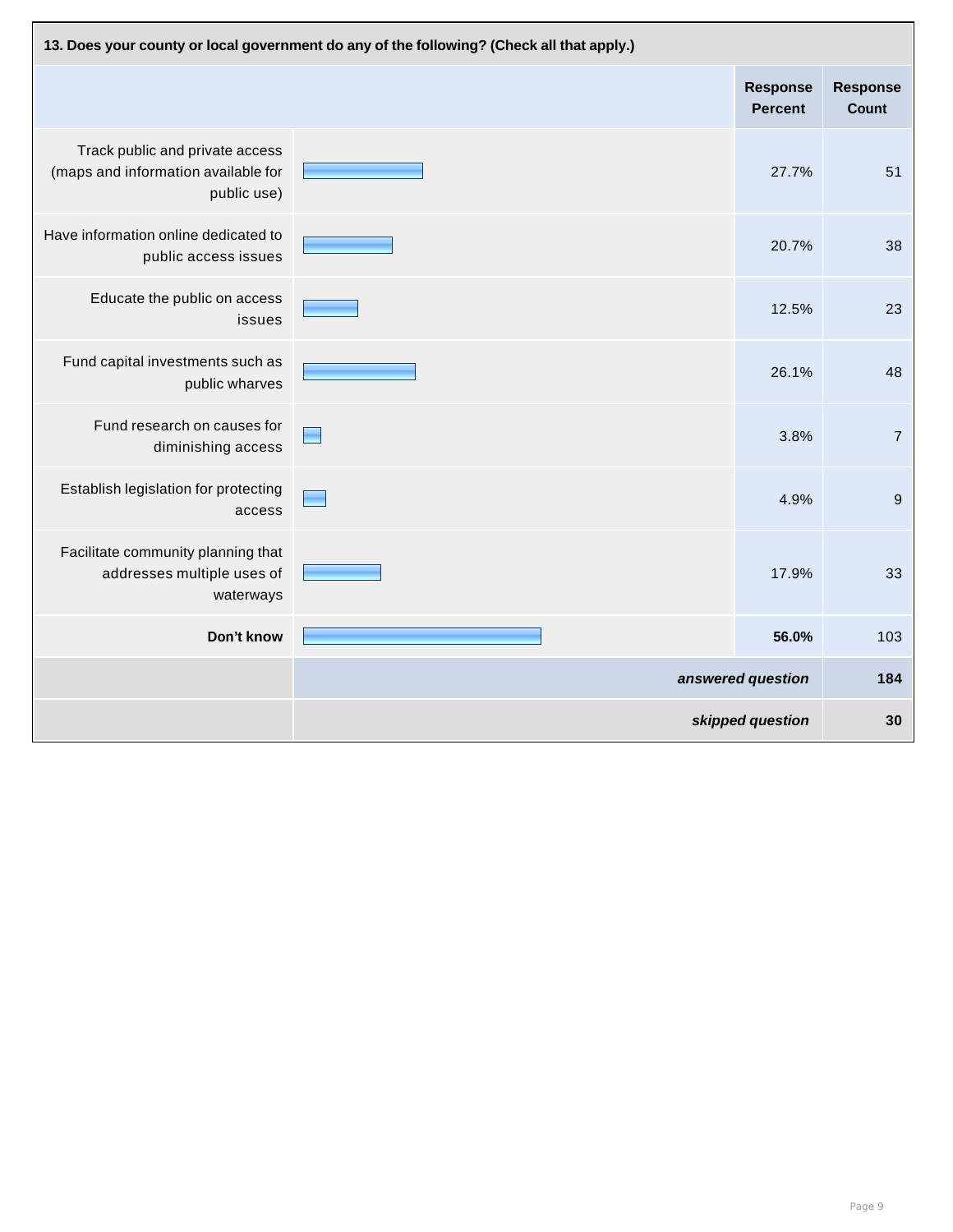| 14. If fees were instituted for the use and maintenance of public access sites, which of the following should be included? |  |                                   |                                 |
|----------------------------------------------------------------------------------------------------------------------------|--|-----------------------------------|---------------------------------|
|                                                                                                                            |  | <b>Response</b><br><b>Percent</b> | <b>Response</b><br><b>Count</b> |
| A pass system for annual or<br>seasonal use                                                                                |  | 63.6%                             | 117                             |
| One-time use fee                                                                                                           |  | 33.7%                             | 62                              |
| Higher fee for non-local residents                                                                                         |  | 44.0%                             | 81                              |
| Higher fee for out-of-state residents                                                                                      |  | 44.0%                             | 81                              |
| Fee based on parking only                                                                                                  |  | 16.8%                             | 31                              |
| Don't know                                                                                                                 |  | 11.4%                             | 21                              |
|                                                                                                                            |  | answered question                 | 184                             |
|                                                                                                                            |  | skipped question                  | 30                              |

| 15. What would your preferred type of public access be? Rank in order from 1 (most preferred) to 3 (least preferred)                    |  |                          |                   |     |
|-----------------------------------------------------------------------------------------------------------------------------------------|--|--------------------------|-------------------|-----|
| <b>Response</b><br><b>Response</b><br>Average<br><b>Total</b>                                                                           |  | <b>Response</b><br>Count |                   |     |
| Boat ramps with adequate parking<br>for multiple users                                                                                  |  | 1.65                     | 293               | 178 |
| A network of access sites for<br>paddling (car-top use only with<br>limited parking)                                                    |  | 1.97                     | 351               | 178 |
| A network of very small, special<br>purpose access sites (for birding,<br>community access by foot, or<br>hand-carried watercraft only) |  | 2.33                     | 415               | 178 |
|                                                                                                                                         |  |                          | answered question | 178 |
|                                                                                                                                         |  |                          | skipped question  | 36  |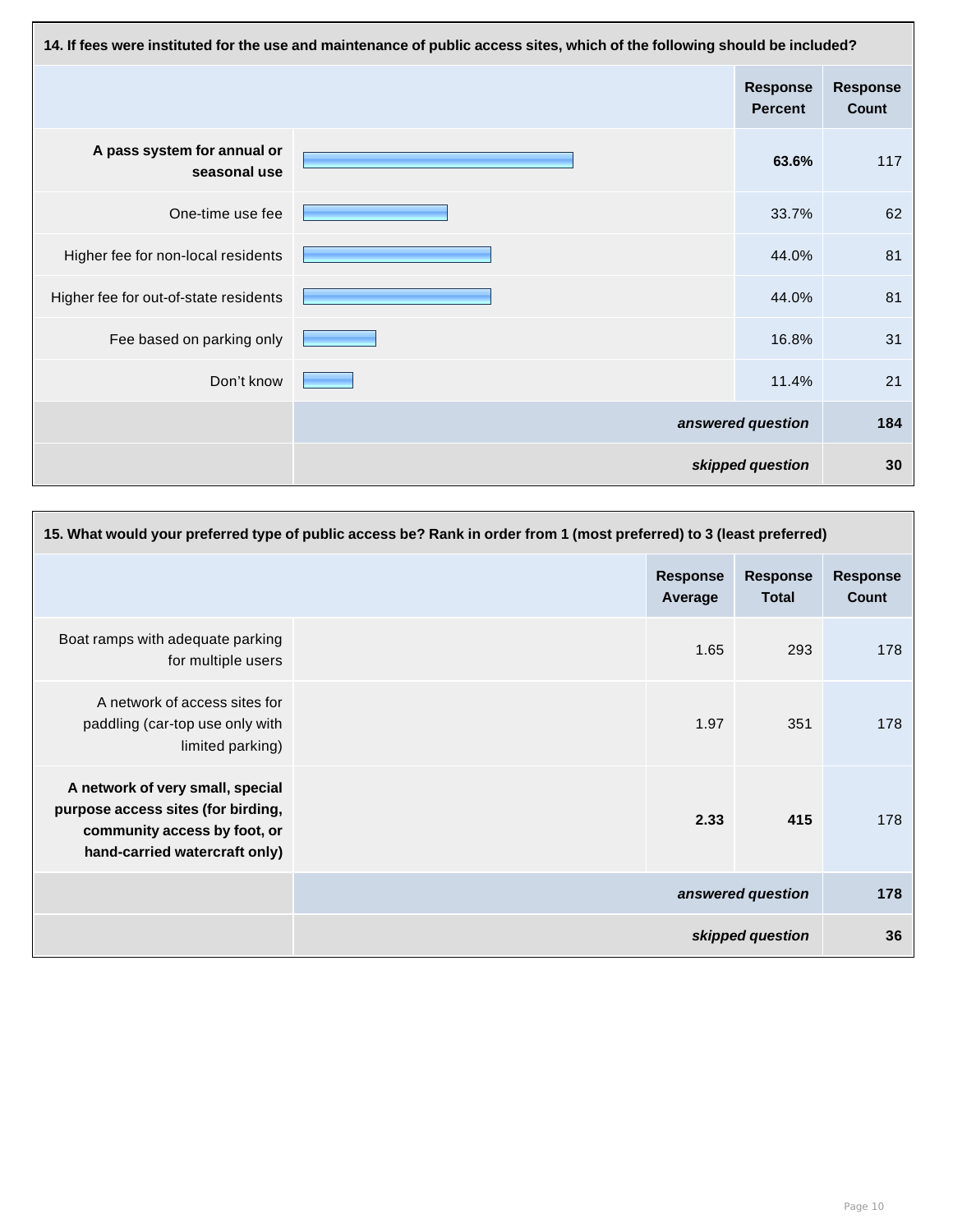| 16. If you have another preferred type of public access, please describe. |                          |  |  |
|---------------------------------------------------------------------------|--------------------------|--|--|
|                                                                           | <b>Response</b><br>Count |  |  |
|                                                                           | 37                       |  |  |
| answered question                                                         | 37                       |  |  |
| skipped question                                                          | 177                      |  |  |

| 17. Would your favorite public access site benefit from dredging? |  |                                   |                                 |
|-------------------------------------------------------------------|--|-----------------------------------|---------------------------------|
|                                                                   |  | <b>Response</b><br><b>Percent</b> | <b>Response</b><br><b>Count</b> |
| <b>No</b>                                                         |  | 67.4%                             | 120                             |
| Yes (please describe location)                                    |  | 32.6%                             | 58                              |
|                                                                   |  | answered question                 | 178                             |
|                                                                   |  | skipped question                  | 36                              |

| 18. Would you consider paying for a dredging project that benefits your use of the water? |  |                                   |                          |
|-------------------------------------------------------------------------------------------|--|-----------------------------------|--------------------------|
|                                                                                           |  | <b>Response</b><br><b>Percent</b> | Response<br><b>Count</b> |
| Yes                                                                                       |  | 49.4%                             | 88                       |
| <b>No</b>                                                                                 |  | 50.6%                             | 90                       |
|                                                                                           |  | answered question                 | 178                      |
| skipped question                                                                          |  | 36                                |                          |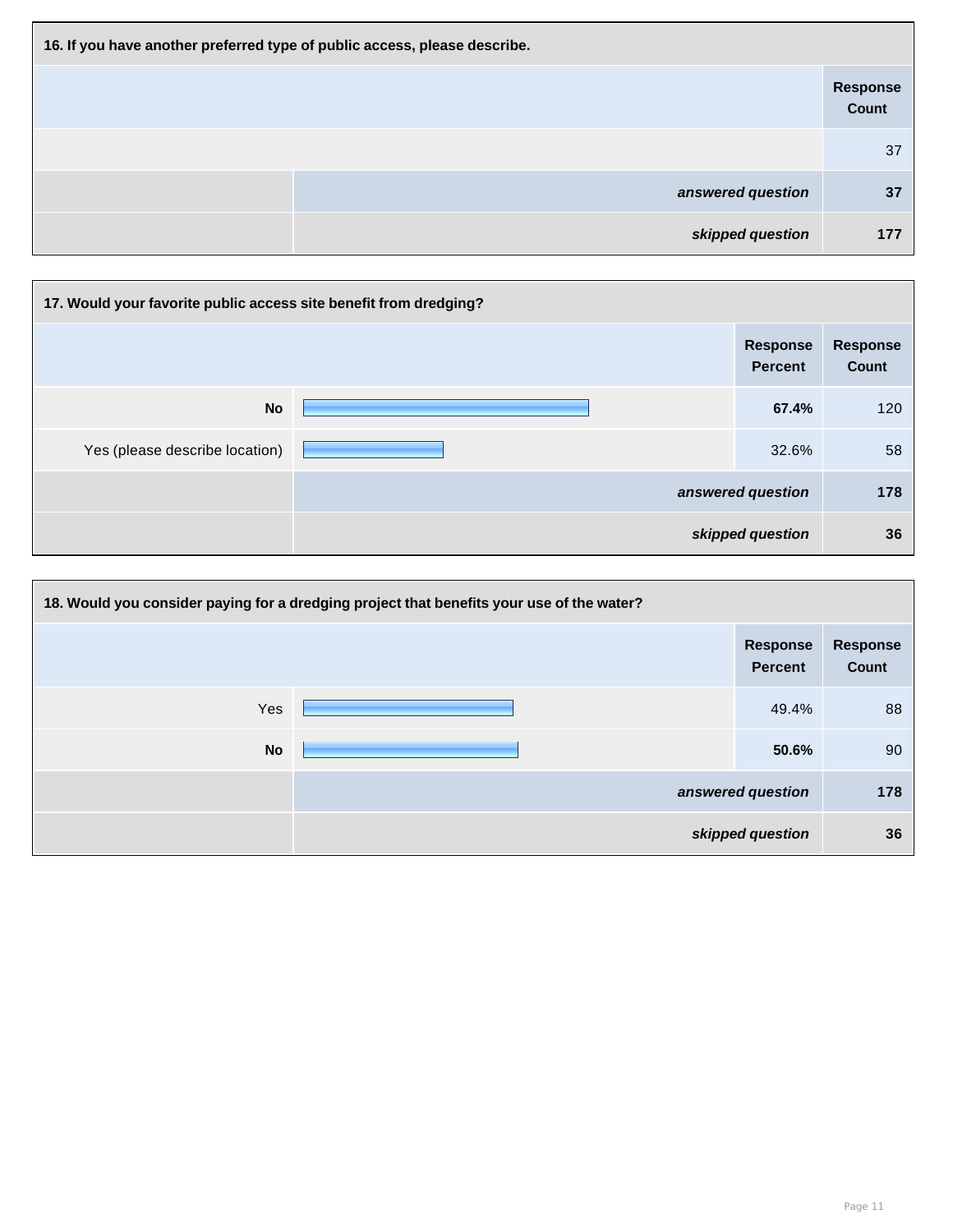| 19. Would you consider allowing a public water access site on your land? |  |                                   |                          |
|--------------------------------------------------------------------------|--|-----------------------------------|--------------------------|
|                                                                          |  | <b>Response</b><br><b>Percent</b> | <b>Response</b><br>Count |
| Yes                                                                      |  | 25.0%                             | 33                       |
| <b>No</b>                                                                |  | 75.0%                             | 99                       |
|                                                                          |  | Why or why not?                   | 99                       |
|                                                                          |  | answered question                 | 132                      |
|                                                                          |  | skipped question                  | 82                       |

| 20. Would you consider selling, leasing, or receiving some other compensation in exchange for creating public water access<br>on your land? |  |                                   |                          |
|---------------------------------------------------------------------------------------------------------------------------------------------|--|-----------------------------------|--------------------------|
|                                                                                                                                             |  | <b>Response</b><br><b>Percent</b> | <b>Response</b><br>Count |
| Yes (Please call 804-758-2311 to<br>discuss further)                                                                                        |  | 15.8%                             | 18                       |
| <b>No</b>                                                                                                                                   |  | 84.2%                             | 96                       |
|                                                                                                                                             |  | Why or why not?                   | 70                       |
|                                                                                                                                             |  | answered question                 | 114                      |
|                                                                                                                                             |  | skipped question                  | 100                      |

| 21. Are you a boater? |  |                                   |                          |
|-----------------------|--|-----------------------------------|--------------------------|
|                       |  | <b>Response</b><br><b>Percent</b> | <b>Response</b><br>Count |
| <b>Yes</b>            |  | 88.1%                             | 156                      |
| <b>No</b>             |  | 11.9%                             | 21                       |
|                       |  | answered question                 | 177                      |
| skipped question      |  | 37                                |                          |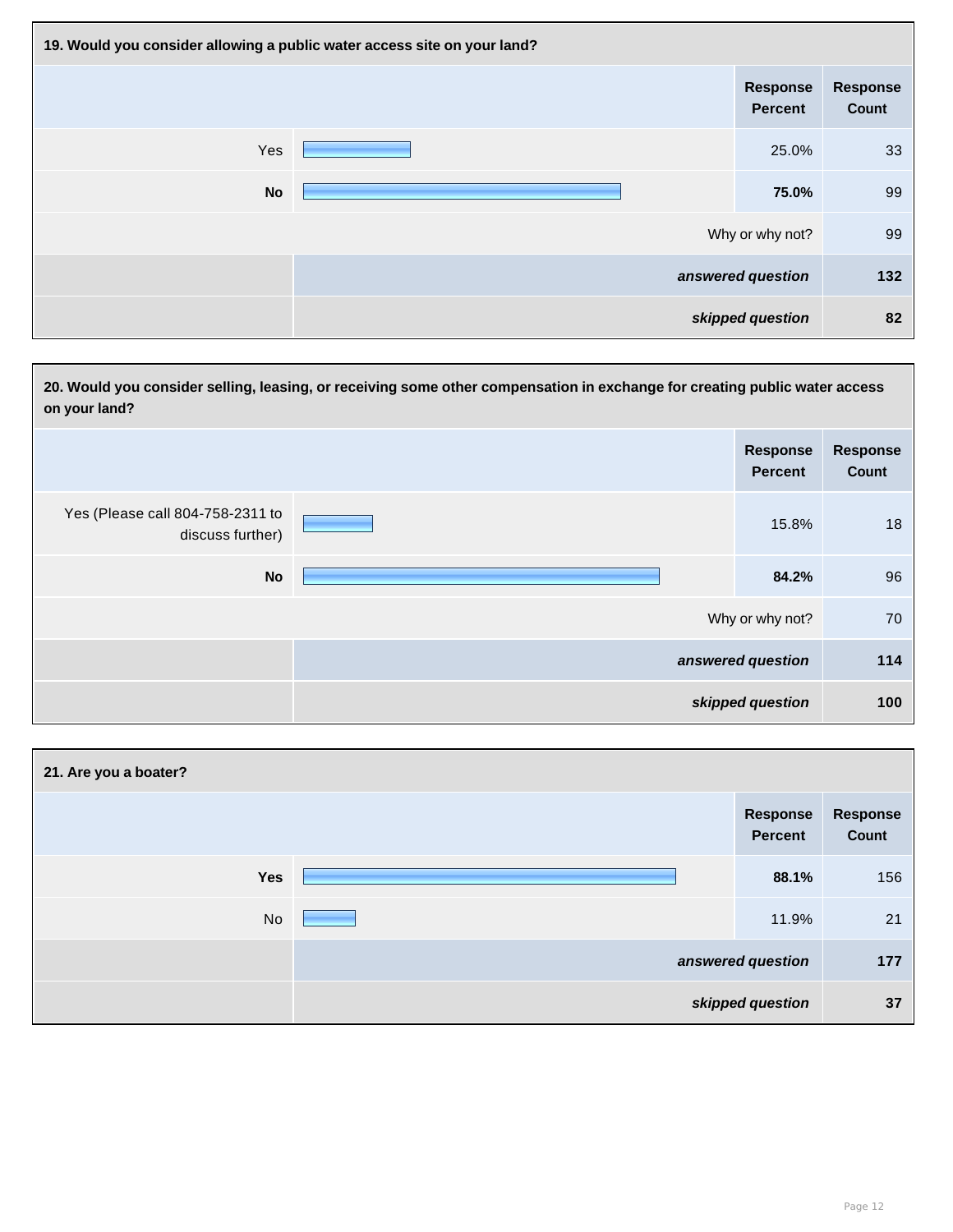| 22. How far do you typically drive to launch your boat? |                                   |                                   |                          |
|---------------------------------------------------------|-----------------------------------|-----------------------------------|--------------------------|
|                                                         |                                   | <b>Response</b><br><b>Percent</b> | <b>Response</b><br>Count |
| Less than 5 miles                                       |                                   | 28.8%                             | 45                       |
| 5-15 miles                                              |                                   | 29.5%                             | 46                       |
| 15-30 miles                                             |                                   | 15.4%                             | 24                       |
| 30-60 miles                                             | <b>Contract</b>                   | 4.5%                              | $\overline{7}$           |
| 60 miles or more                                        | <b>Contract Contract Contract</b> | 5.8%                              | 9                        |
| Don't drive to launch my boat                           |                                   | 16.0%                             | 25                       |
|                                                         |                                   | answered question                 | 156                      |
|                                                         |                                   | skipped question                  | 58                       |

| 23. How do you gain access to the water?              |                          |                                   |                          |
|-------------------------------------------------------|--------------------------|-----------------------------------|--------------------------|
|                                                       |                          | <b>Response</b><br><b>Percent</b> | <b>Response</b><br>Count |
| I lease or own a boat slip                            |                          | 23.1%                             | 36                       |
| I lease dry storage for my boat                       | $\overline{\phantom{a}}$ | 3.2%                              | 5                        |
| I have direct private access                          |                          | 30.1%                             | 47                       |
| I trailer my boat from my primary<br>residence        |                          | 64.7%                             | 101                      |
| I trailer my boat from another<br>location (describe) | <b>Contract</b>          | 4.5%                              | 7                        |
|                                                       |                          | answered question                 | 156                      |
|                                                       |                          | skipped question                  | 58                       |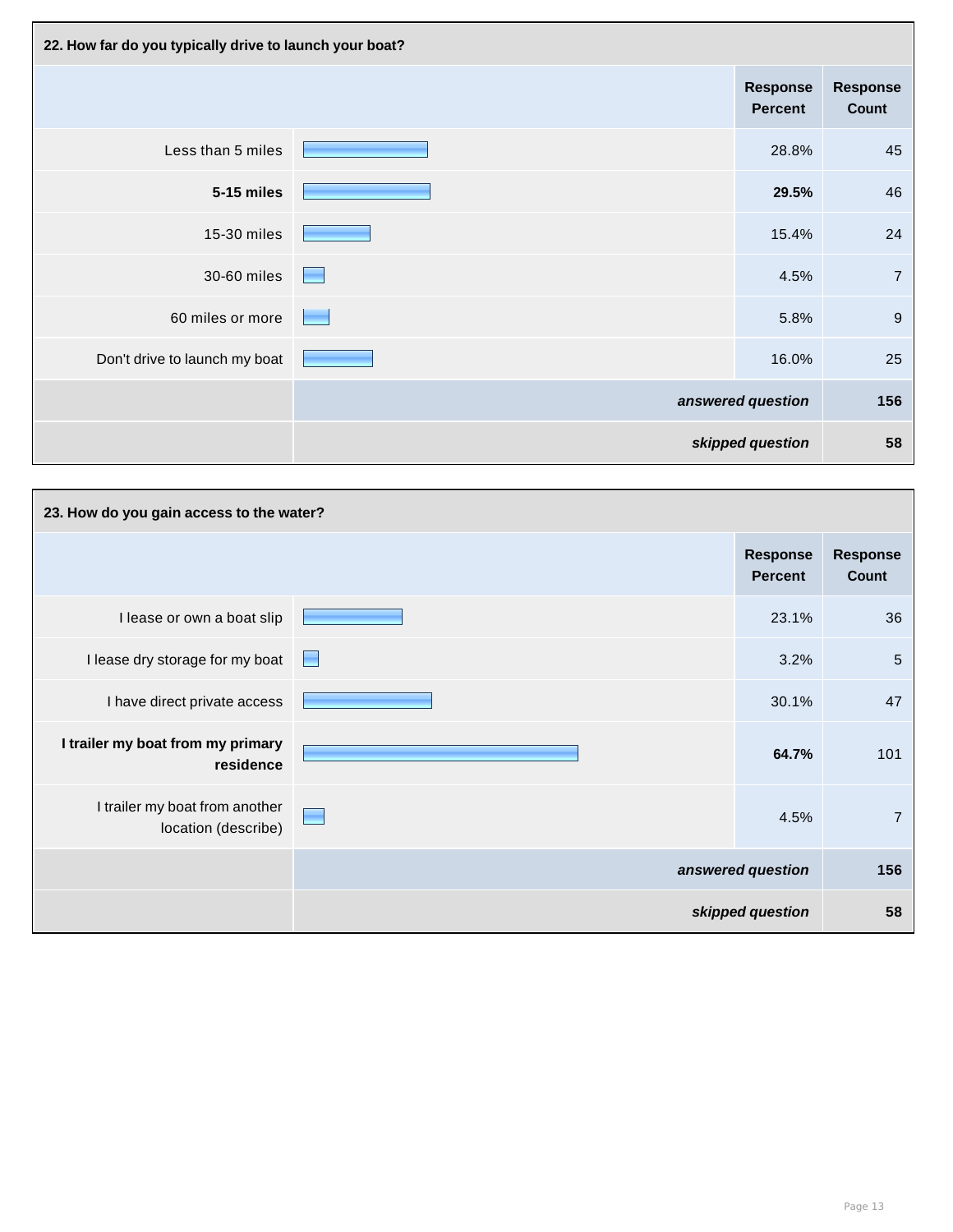| 24. Have you lost access to a boat ramp in the past 5 years? |                                      |                                   |                                 |
|--------------------------------------------------------------|--------------------------------------|-----------------------------------|---------------------------------|
|                                                              |                                      | <b>Response</b><br><b>Percent</b> | <b>Response</b><br><b>Count</b> |
| <b>No</b>                                                    |                                      | 75.0%                             | 117                             |
| Yes                                                          |                                      | 25.0%                             | 39                              |
|                                                              | If yes, where? What caused the loss? |                                   | 34                              |
|                                                              |                                      | answered question                 | 156                             |
|                                                              |                                      | skipped question                  | 58                              |

| 25. Do you ever pay to launch your boat? |                   |                                   |                                 |  |
|------------------------------------------|-------------------|-----------------------------------|---------------------------------|--|
|                                          |                   | <b>Response</b><br><b>Percent</b> | <b>Response</b><br><b>Count</b> |  |
| <b>No</b>                                |                   | 39.7%                             | 62                              |  |
| <b>Yes</b>                               |                   | 60.3%                             | 94                              |  |
| If yes, how much do you typically pay?   |                   | 87                                |                                 |  |
|                                          | answered question |                                   | 156                             |  |
|                                          | skipped question  |                                   | 58                              |  |

| 26. Where would you like to see a new public boat ramp? (Optional) |                   |                                   |                                 |  |
|--------------------------------------------------------------------|-------------------|-----------------------------------|---------------------------------|--|
|                                                                    |                   | <b>Response</b><br><b>Percent</b> | <b>Response</b><br><b>Count</b> |  |
| <b>Body of water</b>                                               |                   | 98.8%                             | 80                              |  |
| Closest street/route and general<br>location                       |                   | 64.2%                             | 52                              |  |
| Second location site                                               |                   | 43.2%                             | 35                              |  |
|                                                                    | answered question |                                   | 81                              |  |
|                                                                    | skipped question  |                                   | 133                             |  |